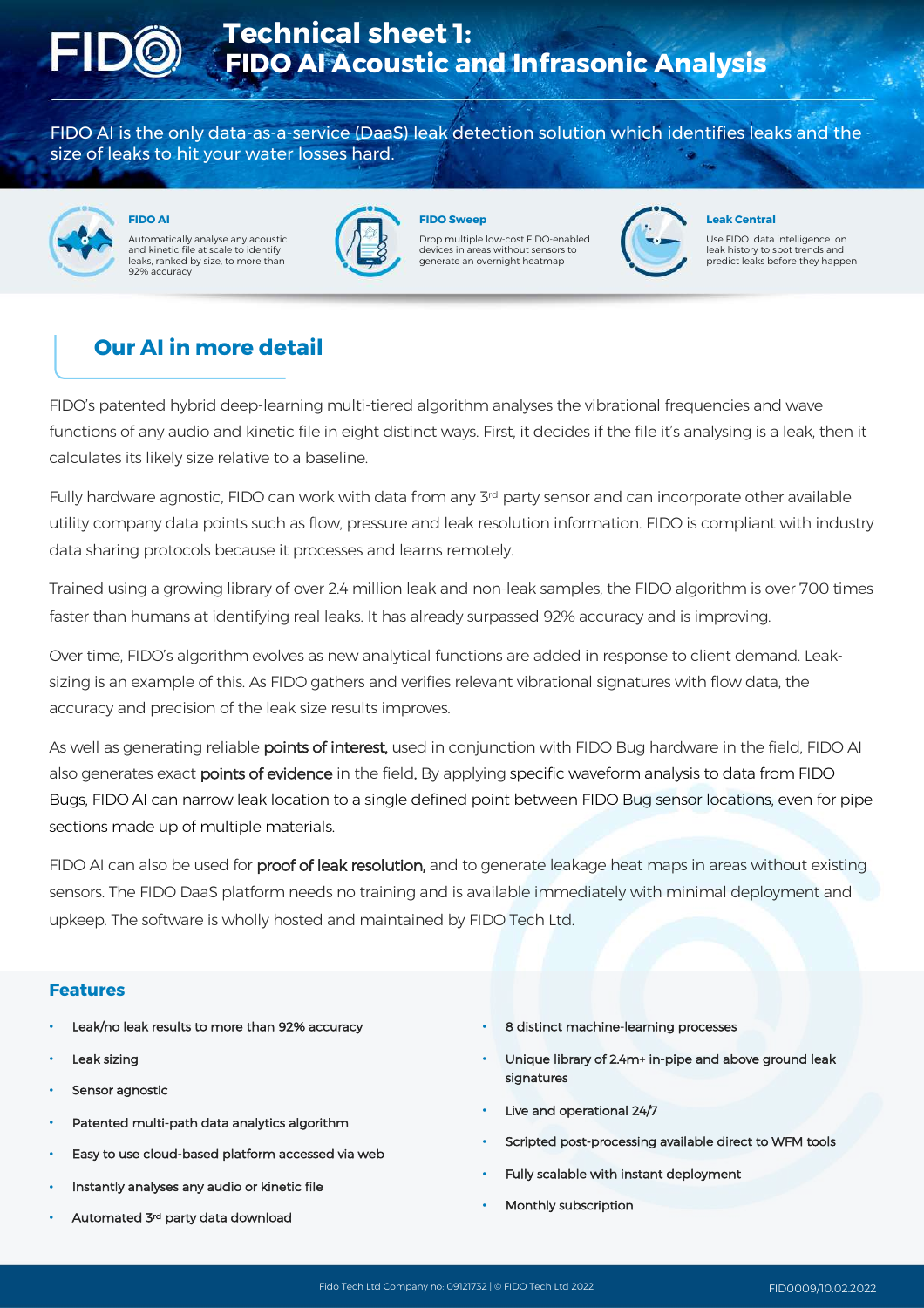



The diagram above shows how all the software and hardware components in the FIDO solution interact with each other and customer platforms.

FIDO's cloud-based algorithm is at the heart of it all. Audio and kinetic files from any client asset such as sensors, third party apps or FIDO's own smartphone app are automatically uploaded to the FIDO platform for analysis. Client data is accessed via secure data exchange and not held by FIDO Tech.

FIDO instantly compares new files against more than 2.4 million verified leak and non-leak samples in its growing library to give its decision on leak likelihood and size, which, once verified, further adds to its deep learning knowledge and improves accuracy.

Quarterly software updates go through extensive offline concept testing and development before being made available to clients during beta testing as a release candidate (RC) on the platform. At RC stage, FIDO uses real data to rapidly learn and improve the accuracy of new functions before they go live.

### **A Global Tech Innovator**

FIDO Tech is one of KPMG's top two Global Tech Innovators, and number one in the UK. To speak to a member of the team, please contact **sales@fido.tech** or call us on **+44 (0) 1869 929001**.

### **Join our global effort**

Because FIDO recognises and internalises its learning, users around the world are helping contribute to a global improvement in leak detection and technical consistency. This level of collaboration is only achievable with an independent and hardware agnostic solution like FIDO.

### **www.fido.tech**